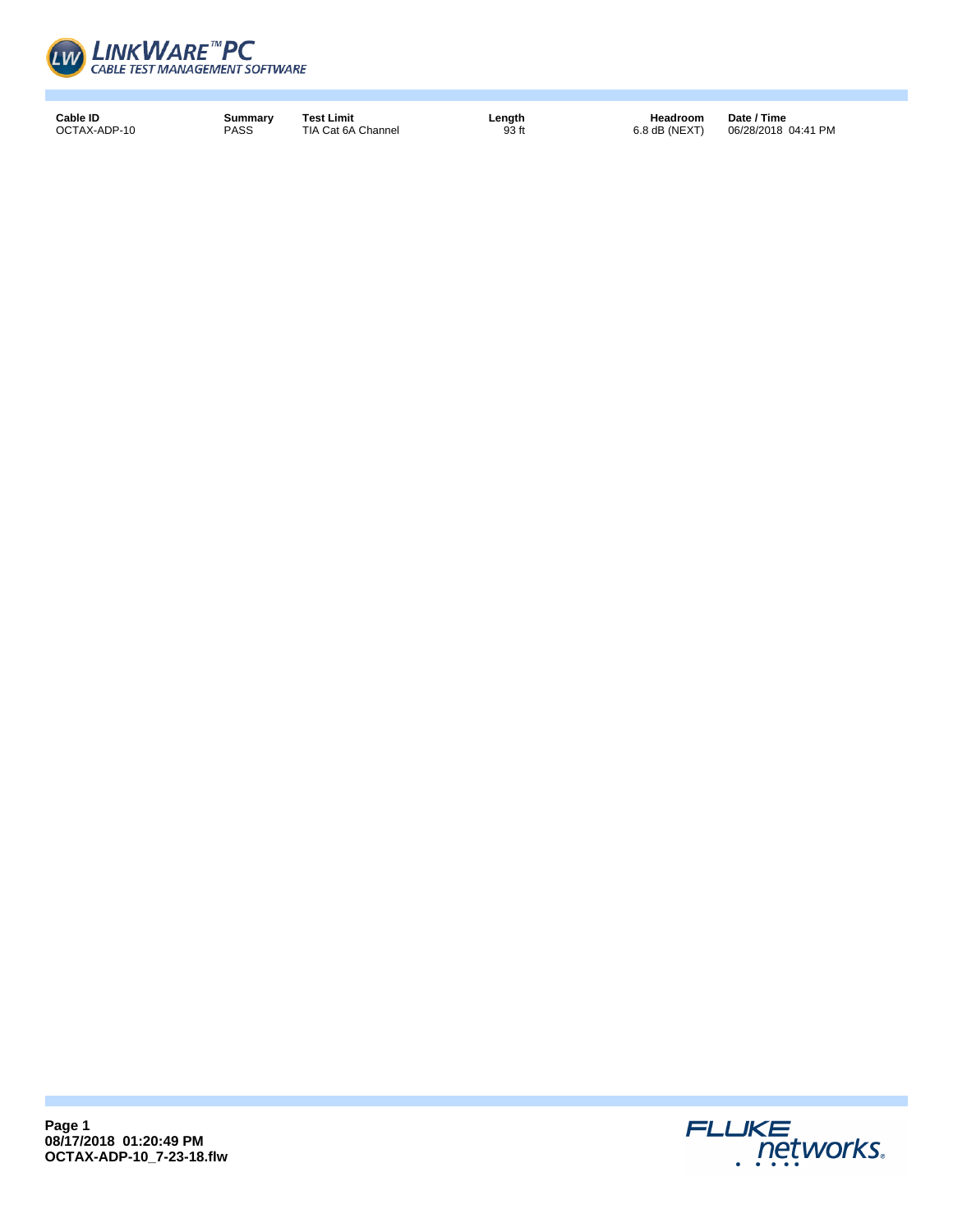

| Total Length:              | 93 ft |
|----------------------------|-------|
| Number of Reports:         |       |
| Number of Passing Reports: | 1     |
| Number of Failing Reports: | 0     |
| Number of Warning Reports: | 0     |
| Documentation Only:        | ∩     |